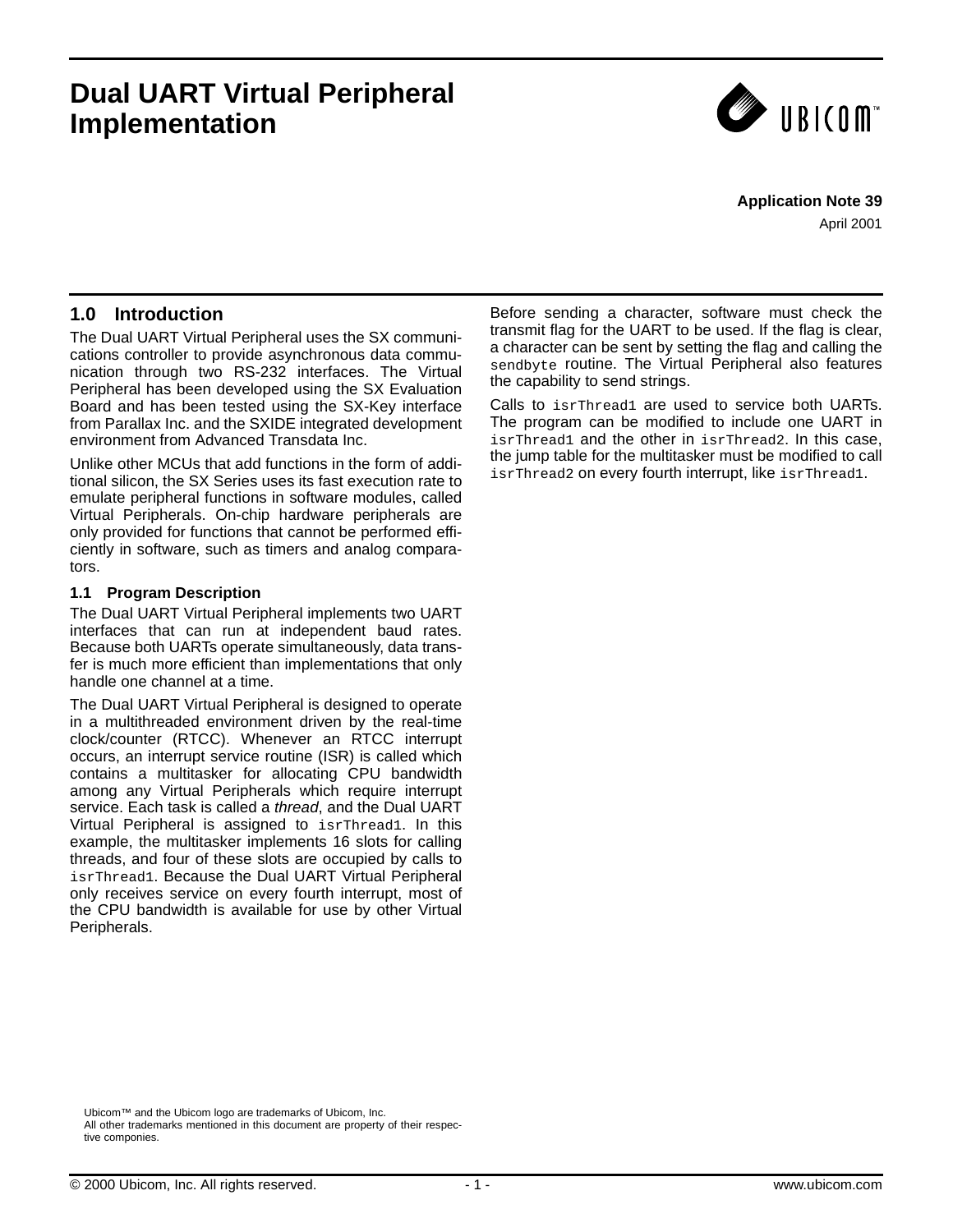### **1.2 Interrupt Service Routine Flowchart**





**Figure 1-1. Interrupt Service Routine Flowchart**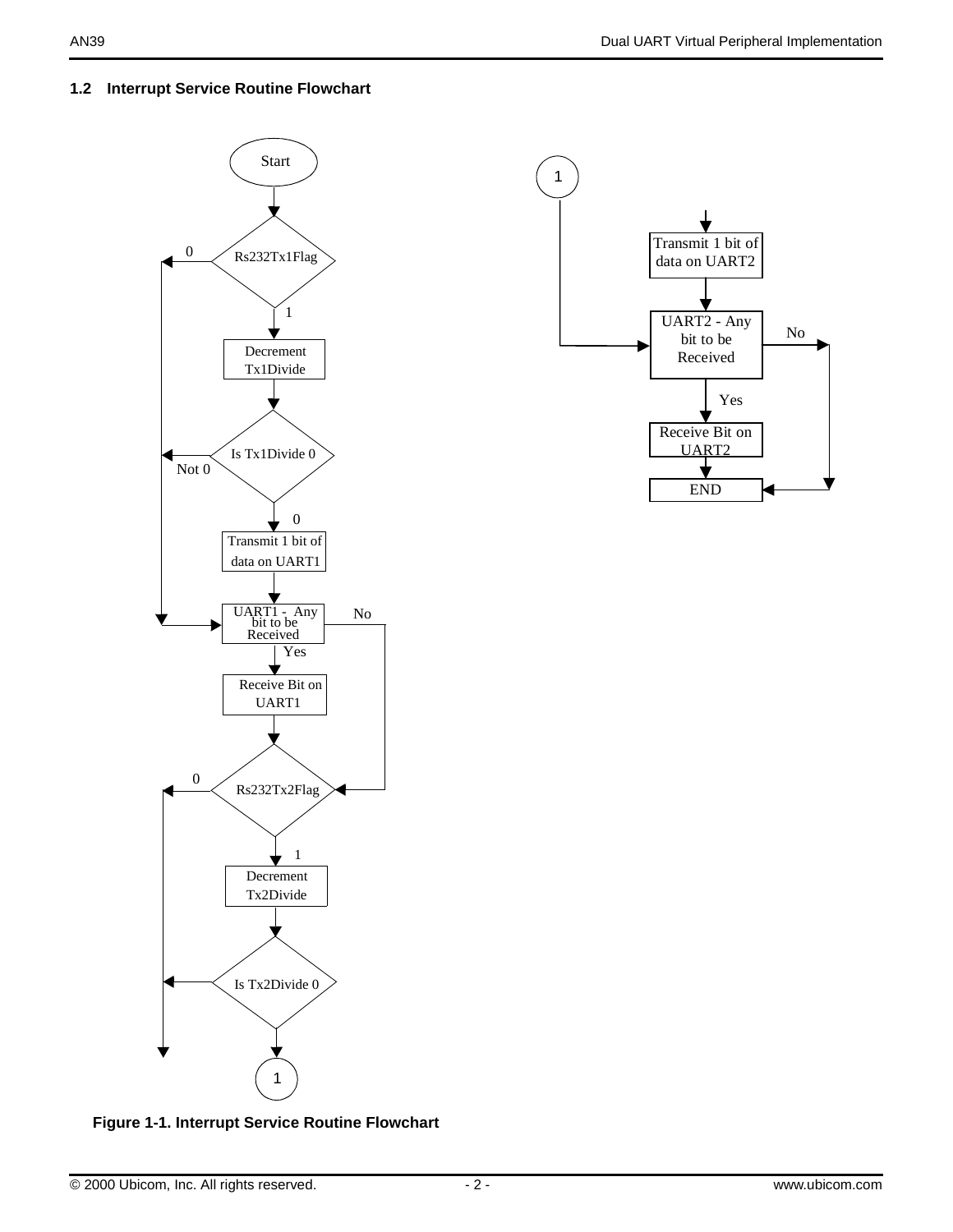### **2.0 Source Code Sections**

The source code for the UART Virtual Peripheral is divided into four sections:

- Equates Section
- Bank Section
- Initialization Section
- Interrupt Section

When integrated into an application, each section of the source code is inserted at an appropriate location in the main body of the application's source code.

#### **2.1 Equates Section**

The equates section provides the values of UARTDivide and UARTStDelay and the port pin declarations.

The values of the constants are:

 $UARTfs$  =  $230400$ Num  $= 4$ Int Period = 217 UARTDivide1 = UARTfs/(UARTbaud1 \* Num) UARTStDelay1 = UARTDivide1 + (UARTDivide1/2)+1 UARTDivide2 = UARTfs/(UARTbaud2 \* Num) UARTStDelay2 = UARTDivide2 + (UARTDivide2/2)+1 Num is the number of times the UART Virtual Peripheral ISR is called by the multitasker during one rotation. The multitasker rotates interrupt service among 16 slots, and isrThread1 is called from four of these slots, so Num is 4 in this example. In other applications, Num might have a different value. For example, if the interrupt frequency were faster or the baud rate were slower, one slot might be sufficient to service the Dual UART Virtual Peripheral ISR.

The pins for sending and receiving data are defined in this section. Port A and Port C are used for the external interface.

The pins are configured as shown below:

|  |  | rs232Rxpin1 equ ra.2 ; UART1 receive input   |
|--|--|----------------------------------------------|
|  |  | rs232Txpin1 equ ra.3 ; UART1 transmit output |
|  |  | rs232Rxpin2 equ rc.7 ; UART2 receive input   |
|  |  | rs232Txpin2 equ rc.6 ; UART2 transmit output |

The baud rates for each of the UARTs are specified by using IFDEF statements. The baud rate is equal to the number that represents it in the commented statement. For example, if  $U1B1200$  is uncommented, UART1 has a baud rate of 1200 baud. Similarly, if U2B1920 is uncommented, UART2 is configured for a baud rate of 19200 baud.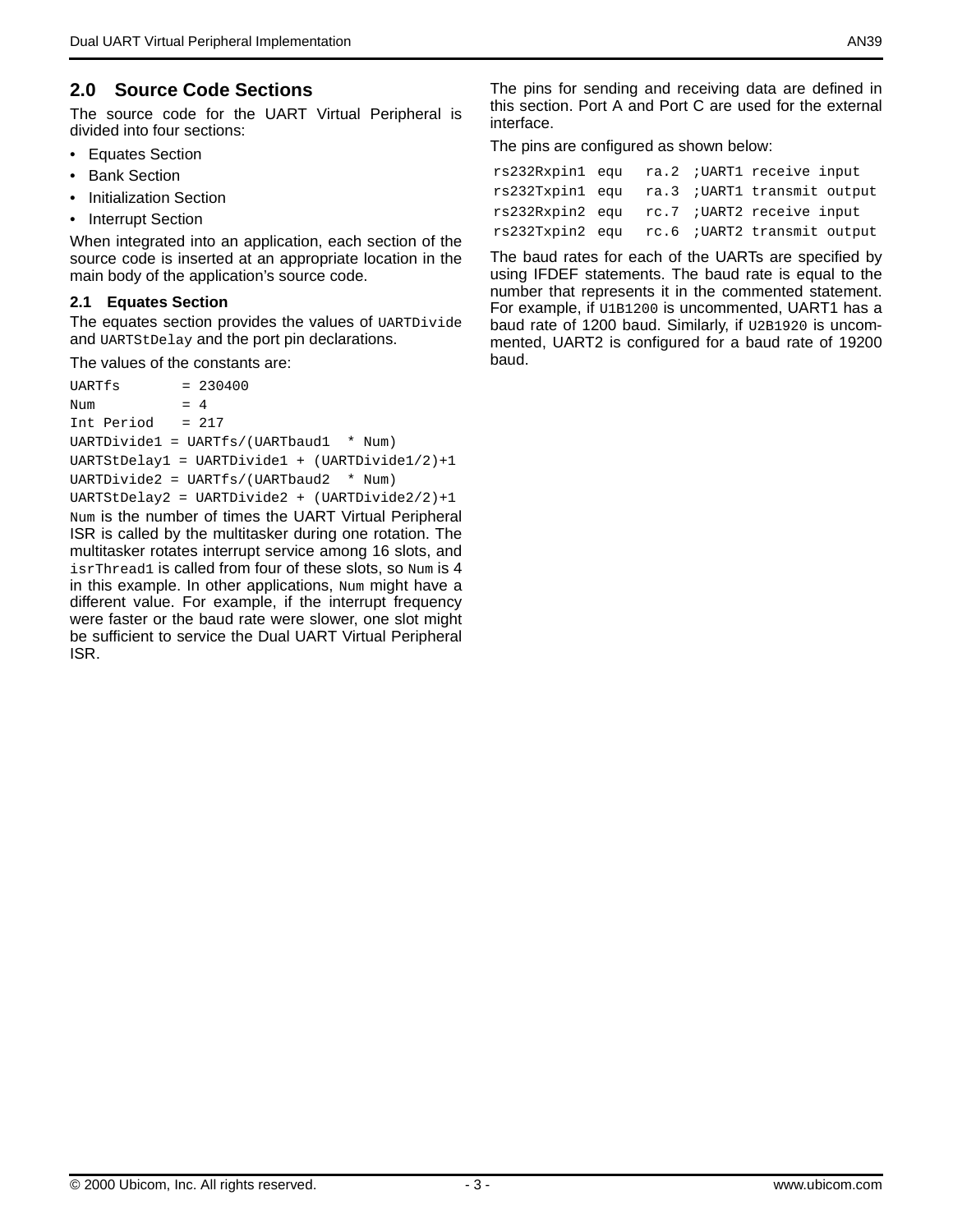### **2.2 Bank Section**

This section describes the use of the banks in the Dual UART Virtual Peripheral. Two banks are used, bank 1 and bank 2.

Org bank1\_org

| Different banks for rs232TxBank and MultiplexBank     |  |
|-------------------------------------------------------|--|
| are defined in bank 1 for clarity, and bank2 contains |  |
| rs232RxBank.                                          |  |

| bank1          | $=$       | \$           |                                            |
|----------------|-----------|--------------|--------------------------------------------|
| rs232TxBank    | $=$       | \$           | ; UART Transmit bank                       |
| rs232Tx1high   | ds        | $\mathbf{1}$ | <i>High</i> Byte to be transmitted         |
| rs232Tx11ow    | ds        | $\mathbf{1}$ | <i>i</i> Low Byte to be transmitted        |
| rs232Tx1count  | ds        | $\mathbf{1}$ | icounter to keep track of the bits sent    |
| rs232Tx1divide | ds        | $\mathbf{1}$ | <i>ixmit</i> timing counter                |
| rs232Tx1Byte   | ds        | $\mathbf{1}$ | istore the byte to be sent in this buffer  |
|                |           |              |                                            |
| rs232Tx2high   | ds        | 1            | High Byte to be transmitted                |
| rs232Tx2low    | ds        | $\mathbf{1}$ | <i>i</i> Low Byte to be transmitted        |
| rs232Tx2count  | ds        | $\mathbf{1}$ | icounter to keep track of the bits sent    |
| rs232Tx2divide | ds        | $\mathbf{1}$ | <i>ixmit</i> timing counter                |
| rs232Tx2Byte   | ds        | $\mathbf{1}$ | istore the byte to be sent in this buffer  |
| MultiplexBank  | $=$       | \$           | ;Multipler Bank                            |
|                |           |              |                                            |
| isrMultiplex   | ds        | 1            | ;Used to jump between the Isr Threads when |
|                |           |              | ; An Interrupt occurs                      |
| Orq            | bank2 org |              |                                            |
|                |           |              |                                            |

| bank2          | $=$ | \$           |                                                        |
|----------------|-----|--------------|--------------------------------------------------------|
| rs232RxBank    | $=$ | \$           |                                                        |
| rs232Rx1count  | ds  |              | icounter to keep track of the number of bits received  |
| rs232Rx1divide | ds  | 1            | <i>i</i> receive timing counter                        |
| rs232Rx1byte   | ds  |              | buffer for incoming byte                               |
| rs232byte1     | ds  | $\mathbf{1}$ | ;Used by serial routines                               |
| rs232Rx2count  | ds  | $\mathbf{1}$ | ; counter to keep track of the number of bits received |
| rs232Rx2divide | ds  | 1            | ireceive timing counter                                |
| rs232Rx2byte   | ds  |              | ibuffer for incoming byte                              |
| rs232byte2     | ds  | 1            | <i>i</i> used by serial routines                       |
|                |     |              |                                                        |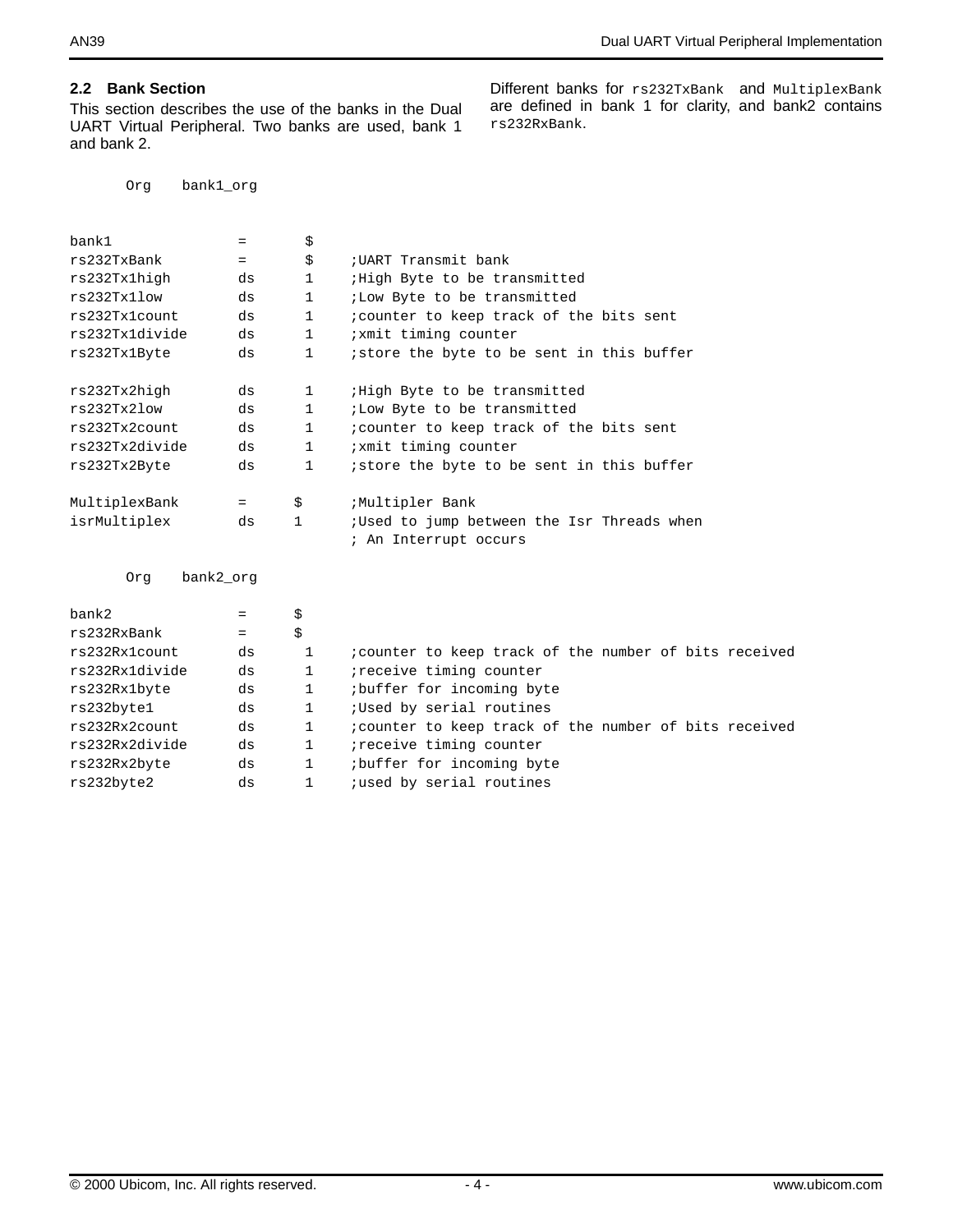#### **2.3 Initialization Section**

This section provides initialization for the UART Virtual Peripheral. This has to be included with the initialization of all other ports and registers, prior to entering the main loop of the application.nitialization is required to send the data at the desired baud rate. The value of UART1divide

bank rs232TxBank ;select rs232 bank

specifies the number of times the interrupt has to be serviced before a bit is transmitted. For example, at 9600 baud the value of UART1divide is 6, which means that a bit is transmitted once for every six times isrThread1 is called.

| mov w,#UARTdivide1<br>mov rs232Txdivide1,w | ; load Txdivide with UART baud rate |  |  |  |
|--------------------------------------------|-------------------------------------|--|--|--|
| mov w,#UARTdivide2<br>mov rs232Txdivide2.w | ; load Txdivide with UART baud rate |  |  |  |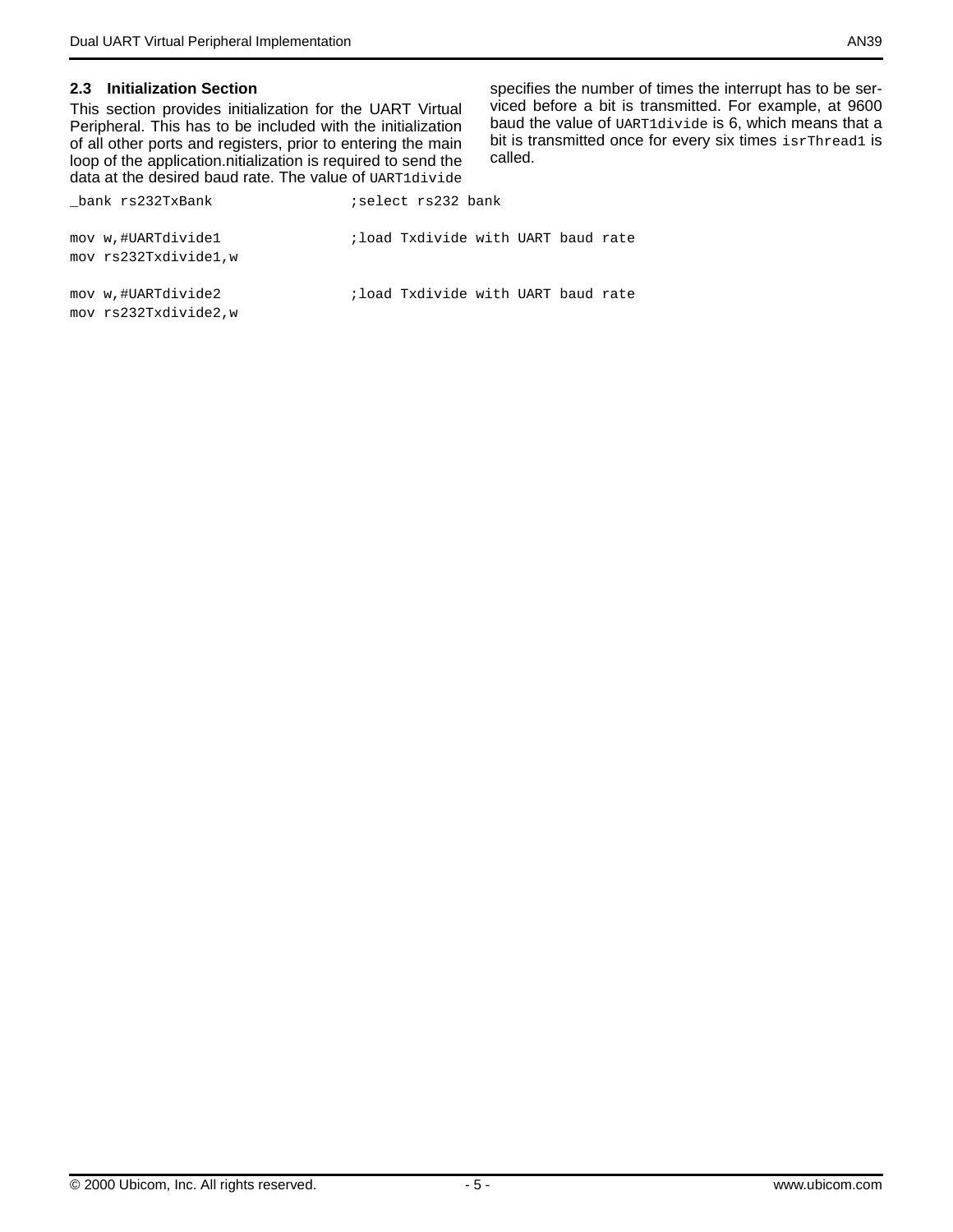#### 2.4 Interrupt Section The flow of the interrupt service routine is shown in Figure 1-1. The ISR returns with a "retiw" value of -217 every 4.32 microseconds at an oscillator frequency of 50 MHz. INTERRUPT ORG ; First location in program memory. orq ; --------------------------------- Interrupt Service Routine ----------------------; Note: The interrupt code must always originate at address \$0. ; Interrupt Frequency = (Cycle Frequency / - (retiw value)) For example: ; With a retiw value of -217 and an oscillator frequency of 50MHz, this ; code runs every 4.32us.  $50$ ora  $\mathfrak{z}$  3 interrupt ; Interrupt ; Interrupt Frequency = (Cycle Frequency / - (retiw value)) For example: ; With a retiw value of -217 and an oscillator frequency of 50MHz, this code runs ; every 4.32us. ; Virtual Peripheral Multitasker : up to 16 individual threads, each running at the ; (interrupt rate/16). Change then below: ; Input variable(s): isrMultiplex: variable used to choose threads :Output variable(s): None, executes the next thread ;Variable(s) affected: isrMultiplex ;Flag(s) affected: None ; Program Cycles: 9 cycles (turbo mode) \*\*\*\*\*\*\*\*\*\*\*\*\*\*\* \_bank Multiplexbank  $\cdot$ : inc isrMultiplex ; toggle interrupt rate  $mov$ w, isrMultiplex ; The code between the tableStart and tableEnd statements MUST be completely within the first ; half of a page. The routines it is jumping to must be in the same page as this table. tableStart ; Start all tables with this macro jmp  $pc+w$  $\ddot{\phantom{0}}$ isrThread1  $\cdot$ imp jmp isrThread2  $\cdot$ isrThread3  $\cdot$ imp isrThread4 imp  $\cdot$ isrThread1 imp  $\cdot$ isrThread5 jmp isrThread6 jmp  $\ddot{\phantom{0}}$ isrThread7 jmp  $\cdot$ isrThread1 jmp  $\cdot$ isrThread8 imp  $\cdot$ isrThread9 jmp  $\ddot{\phantom{0}}$ imp isrThread10  $\cdot$ isrThread1 jmp  $\cdot$ isrThread11  $\cdot$ imp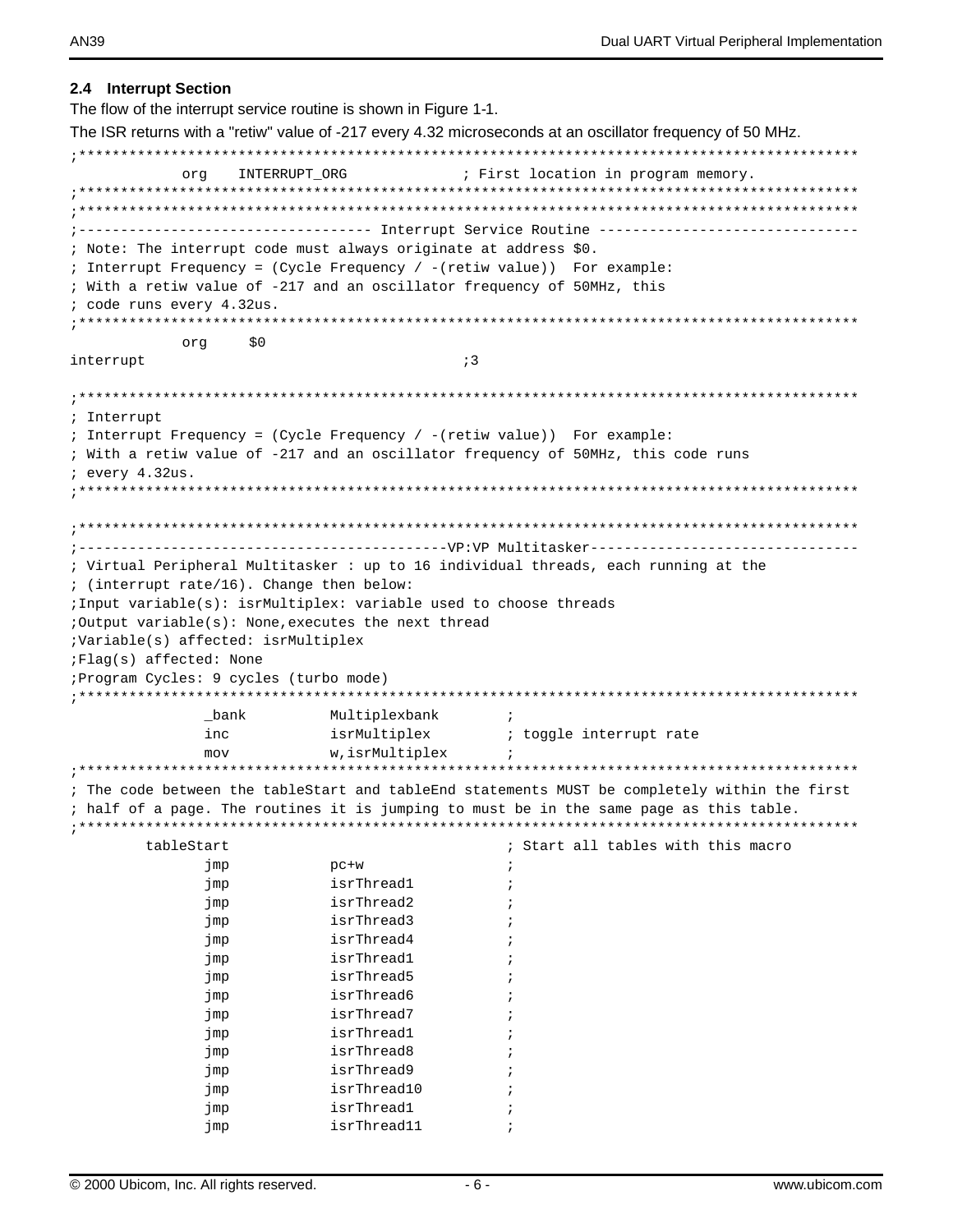```
isrThread12
               jmp
                                                 \ddot{i}isrThread13
               jmp
                                                \cdottableEnd
                                                 ; End all tables with this macro.
:**************
                      *****************************
; VP: VP Multitasker
; ISR TASKS
isrThread1
                                                ; Serviced at ISR rate/4
; Virtual Peripheral: Universal Asynchronous Receiver Transmitter (UART) These routines send
; and receive RS232 serial data, and are currently configured (though modifications can be
; made) for the popular "No parity-checking, 8 data bit, 1 stop bit" (N, 8, 1) data format.
; The VP below has 2 UARTS implemented - UART1 & UART2. Both the UARTs can work at independent
; Baud Rates.
; RECEIVING: The rs232Rx1flag & rs232Rx2flag are set high whenever a valid byte of data has
; been received and it is the calling routine's responsibility to reset this flag once the
; incoming data has been collected.
; TRANSMITTING: The transmit routine requires the data to be inverted and loaded
; (rs232Txhigh+rs232Txlow) register pair (with the inverted 8 data bits stored in
; rs232Txhigh and rs232Txlow bit 7 set high to act as a start bit). Then the number of bits
; ready for transmission (10=1 start + 8 data + 1 stop) must be loaded into the rs232Txcount
; register. As soon as this latter is done, the transmit routine immediately begins sending
; the data. This routine has a varying execution rate and therefore should always be
; placed after any timing-critical virtual peripherals such as timers,
; adcs, pwms, etc.
; Note: The transmit and receive routines are independent and either may be removed for each
       of the UARTs. The initial "_bank rs232TxBank" & "_bank rs232RxBank" (common)
\cdotinstruction is kept for Transmit & Receive routines.
\cdotrs232Tx1Low (only high bit used), rs232Tx1High, rs232Tx1Count
\cdotInput variable(s):\cdotIf rs232Tx1Flag SET, then transmit on UART1
                               rs232Tx2Low (only high bit used), rs232Tx2High, rs232Tx2Count
\cdotIf rs232Tx2Flag SET, then transmit on UART2
\cdotOutput variable(s):
                               rs232Rx1Flag, rs232Rx1byte
\cdotrs232Rx2Flag, rs232Rx2byte
\cdot\cdotVariable(s) affected:
                               rs232Tx1divide, rs232Rx1divide, rs232Rx1count
                               rs232Tx2divide, rs232Rx2divide, rs232Rx2count
\cdot\cdotFlag(s) affected:
                              rs232Tx1Flaq, rs232Tx2Flaq
                               rs232Rx1Flag, rs232Rx1Flag
\cdotProgram cycles:
                               22 worst case for Tx, 23 worst case for Rx
\cdot\cdotVariable Length?
                               Yes.
IJART1
rs232Transmit
            bank
                        rs232TxBank
                                           :2 switch to serial register bank
            {\tt sb}rs232Tx1FLag
                                           ;1rs232Receive1
            jmp
                                           ;1
            decsz
                        rs232Tx1divide
                                           i1 only execute the transmit routine
                                           \cdot : 1
            jmp
                        rs232Receivel
            mov
                        w,#UARTDivide1
                                           ;1 load UART baud rate (50MHz)
            mov
                        rs232Tx1divide,w
                                           \cdot \cdot 1
                        rs232Tx1count
            test
                                           i1 are we sending?
            snz;1imp
                        rs232Receivel
                                           \cdot 1
```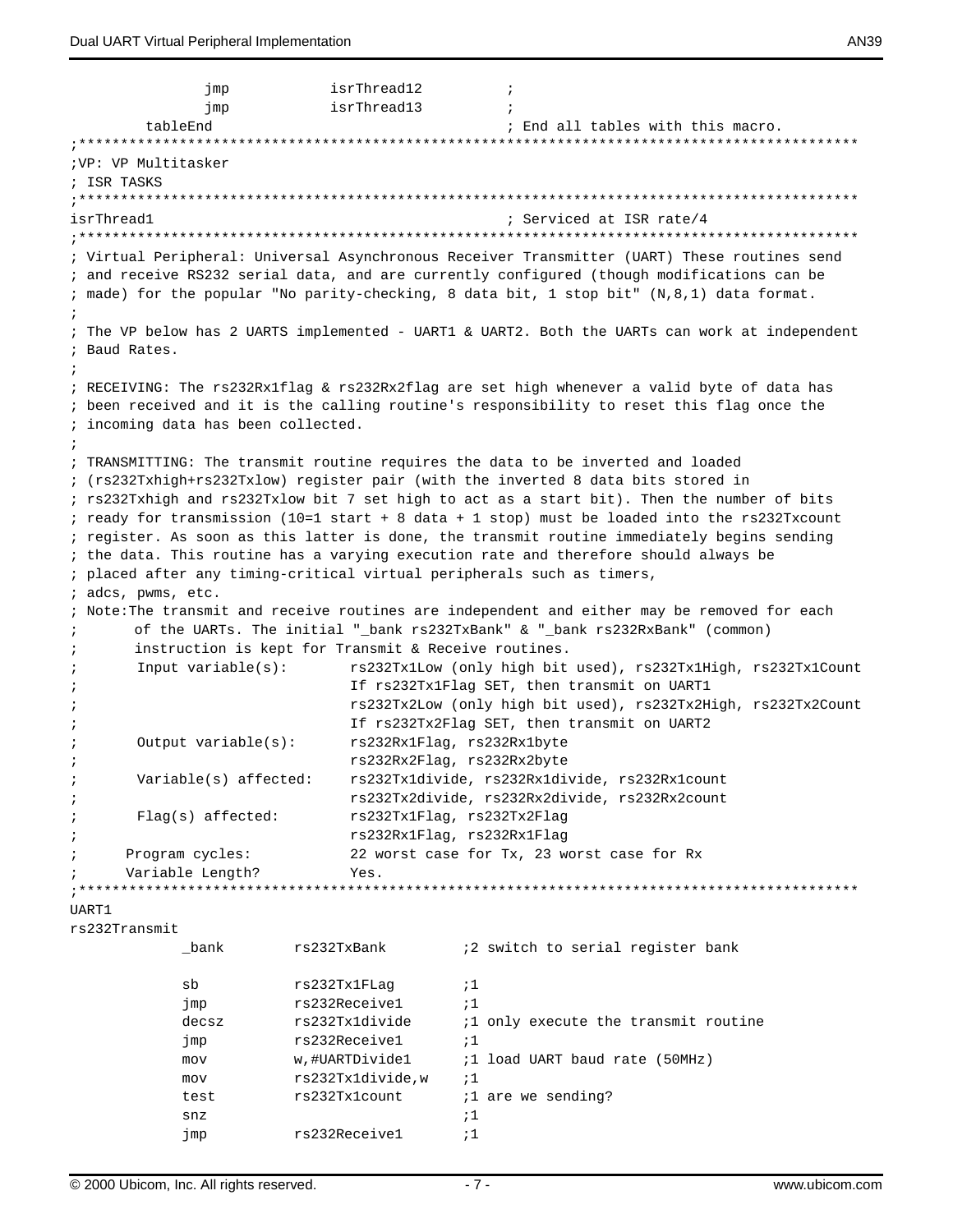| :txbit        | clc             |                   | <i>il</i> yes, ready stop bit                |
|---------------|-----------------|-------------------|----------------------------------------------|
|               | rr              | rs232Tx1high      | <i>i</i> 1 and shift to next bit             |
|               | rr              | rs232Tx11ow       | $\frac{1}{2}$                                |
|               | dec             | rs232Tx1count     | <i>i</i> 1 decrement bit counter             |
|               | snb             | rs232Tx1low.6     | <i>i</i> 1 output next bit                   |
|               | clrb            | rs232TxPin1       | ;1                                           |
|               | sb              | rs232Tx1low.6     | $\frac{1}{2}$                                |
|               | setb            | rs232TxPin1       | $\frac{1}{2}$                                |
|               | test            | rs232Tx1count     | <i>i</i> 1 are we sending?                   |
|               | snz             |                   | ;1                                           |
|               | clrb            | rs232Tx1Flaq      | ;1,22                                        |
|               |                 |                   |                                              |
| rs232Receive1 |                 |                   |                                              |
|               | bank            | rs232RxBank       | $\mathbf{i}$ 2                               |
|               | sb              | rs232RxPin1       | <i>i</i> 1 get current rx bit                |
|               | $_{\text{clc}}$ |                   | ;1                                           |
|               | snb             | rs232RxPin1       | $\frac{1}{2}$                                |
|               | stc             |                   | $\frac{1}{2}$                                |
|               | test            | rs232Rx1count     | <i>i</i> 1 currently receiving byte?         |
|               |                 |                   | $\frac{1}{2}$                                |
|               | $_{\rm SZ}$     |                   |                                              |
|               | jmp             | :rxbit            | $:1$ if so, jump ahead                       |
|               | mov             | w,#9              | <i>il</i> in case start, ready 9 bits        |
|               | SC              |                   | <i>i</i> 1 skip ahead if not start bit       |
|               | mov             | rs232Rx1count,w   | <i>i</i> 1 it is, so renew bit count         |
|               | mov             | w,#UARTStDelay1   | <i>i</i> 1 ready 1.5 bit periods (50MHz)     |
|               | mov             | rs232Rx1divide,w  | $\frac{1}{2}$                                |
| :rxbit        | decsz           | rs232Rx1civide    | <i>i</i> 1 middle of next bit?               |
|               | jmp             | :rs232RxOut1      | $\frac{1}{2}$                                |
|               | mov             | w,#UARTDivide1    | <i>i</i> 1 yes, ready 1 bit period (50MHz)   |
|               | mov             | rs232Rx1divide,w  | $\frac{1}{2}$                                |
|               | dec             | rs232Rx1count     | <i>i</i> 1 last bit?                         |
|               | $_{\rm SZ}$     |                   | $:1$ if not                                  |
|               | rr              | rs232Rx1byte      | <i>i</i> 1 then save bit                     |
|               | snz             |                   | $:1$ if so,                                  |
|               | setb            | rs232Rx1Flag      | ;1,23 then set flag                          |
| :rs232RxOut1  |                 |                   |                                              |
|               |                 |                   |                                              |
|               |                 |                   |                                              |
| UART2         |                 |                   |                                              |
|               | bank            | rs232TxBank       | <i>i</i> 2 switch to serial register bank    |
|               | sb              | rs232Tx2flaq      | $\frac{1}{2}$                                |
|               | jmp             | rs232Receive2     | :1                                           |
|               | decsz           | rs232Tx2divide    | <i>i</i> 1 only execute the transmit routine |
|               | jmp             | rs232Receive2     | $\frac{1}{2}$                                |
|               | mov             | w,#UARTDivide2    | ;1 load UART baud rate (50MHz)               |
|               | mov             | rs232Tx2divide, w | $\frac{1}{2}$                                |
|               | test            | rs232Tx2count     | <i>i</i> 1 are we sending?                   |
|               | snz             |                   | ;1                                           |
|               | jmp             | rs232Receive2     | :1                                           |
|               |                 |                   |                                              |
| :txbit        | $_{\text{clc}}$ |                   | <i>i</i> 1 yes, ready stop bit               |
|               | rr              | rs232Tx2high      | <i>i</i> 1 and shift to next bit             |
|               | rr              | rs232Tx2low       | $\frac{1}{2}$                                |
|               | dec             | rs232Tx2count     | <i>i</i> 1 decrement bit counter             |
|               | snb             | rs232Tx2low.6     | <i>i</i> 1 output next bit                   |
|               | clrb            | rs232TxPin2       | ;1                                           |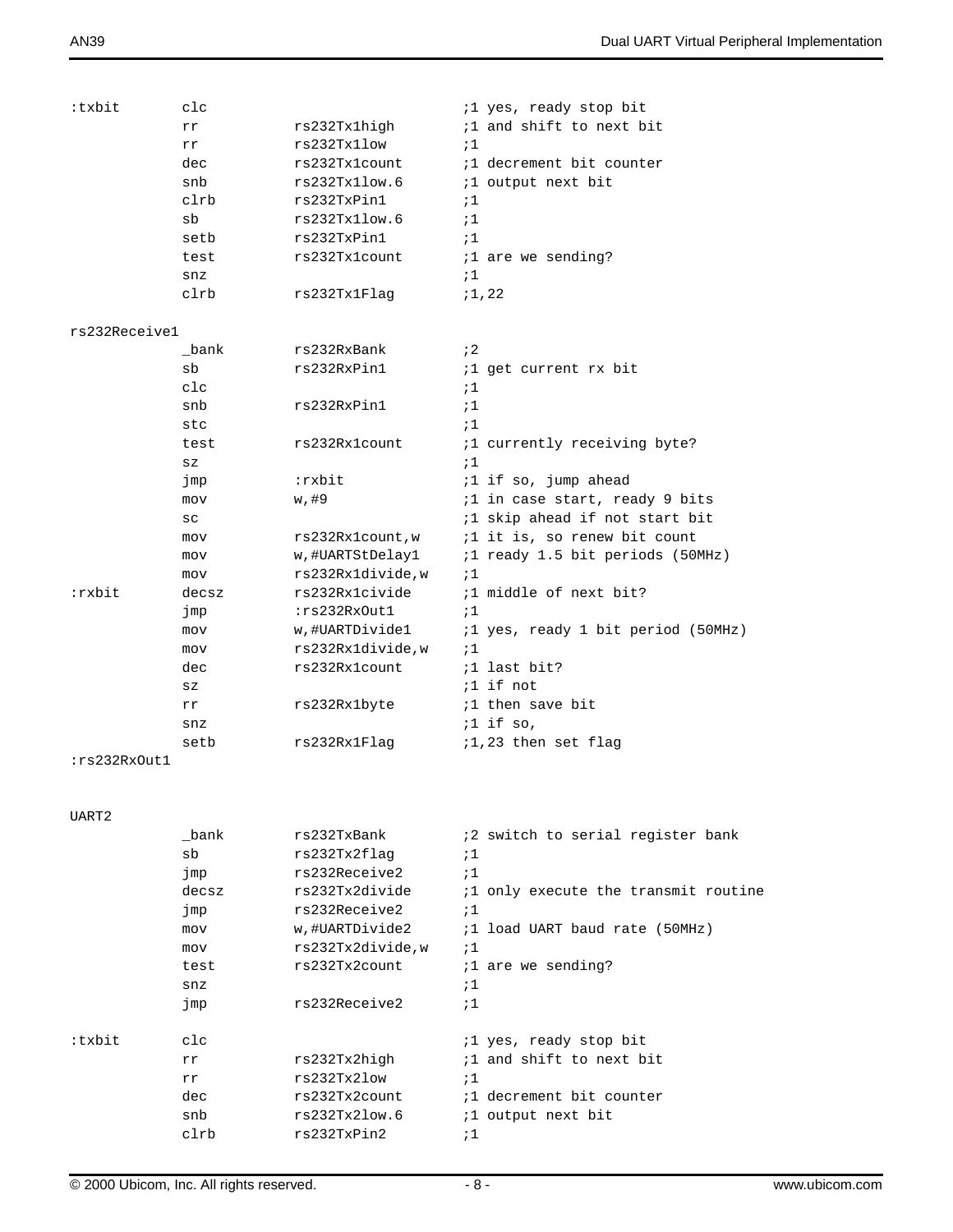#### Dual UART Virtual Peripheral Implementation AN39

|               | sb    | rs232Tx2low.6    | $\frac{1}{2}$                            |
|---------------|-------|------------------|------------------------------------------|
|               | setb  | rs232TxPin2      | $\frac{1}{2}$                            |
|               | test  | rs232Tx2count    | <i>i</i> 1 are we sending?               |
|               | snz   |                  | $\frac{1}{2}$                            |
|               | clrb  | rs232Tx2Flaq     | ;1,22                                    |
|               |       |                  |                                          |
| rs232Receive2 |       |                  |                                          |
|               | bank  | rs232RxBank      | $\mathbf{12}$                            |
|               | sb    | rs232RxPin2      | <i>i</i> 1 get current rx bit            |
|               | c1c   |                  | $\cdot$ 1                                |
|               | snb   | rs232RxPin2      | $\mathbf{1}$                             |
|               | stc   |                  | $\mathbf{1}$                             |
|               | test  | rs232Rx2count    | <i>i</i> 1 currently receiving byte?     |
|               | SZ    |                  | $\mathbf{1}$                             |
|               | jmp   | :rxbit           | $:1$ if so, jump ahead                   |
|               | mov   | w,#9             | <i>i</i> 1 in case start, ready 9 bits   |
|               | SC    |                  | <i>i</i> 1 skip ahead if not start bit   |
|               | mov   | rs232Rx2count,w  | <i>i</i> 1 it is, so renew bit count     |
|               | mov   | w,#UARTStDelay2  | <i>i</i> 1 ready 1.5 bit periods (50MHz) |
|               | mov   | rs232Rx2divide,w | $\cdot$ 1                                |
| :rxbit        | decsz | rs232Rx2civide   | ;1 middle of next bit?                   |
|               | jmp   | :rs232RxOut2     | $\mathbf{1}$                             |
|               | mov   | w,#UARTDivide2   | ;1 yes, ready 1 bit period (50MHz)       |
|               | mov   | rs232Rx2divide,w | $\cdot$ 1                                |
|               | dec   | rs232Rx2count    | <i>i</i> 1 last bit?                     |
|               | SZ    |                  | $:1$ if not                              |
|               | rr    | rs232Rx2byte     | <i>i</i> 1 then save bit                 |
|               | snz   |                  | $:1$ if so,                              |
|               | setb  | rs232Rx2Flaq     | ;1,23 then set flag                      |

:rs232RxOut2

UARTOut

|              |                           |  | ; ================= PUT YOUR OWN VPs HERE=====================                         |  |  |  |
|--------------|---------------------------|--|----------------------------------------------------------------------------------------|--|--|--|
|              | ; Virtual Peripheral:     |  |                                                                                        |  |  |  |
| $\ddot{i}$   |                           |  |                                                                                        |  |  |  |
| $\mathbf{r}$ | Input $variable(s)$ :     |  |                                                                                        |  |  |  |
| $\ddot{i}$   | $Output$ variable $(s)$ : |  |                                                                                        |  |  |  |
| $\ddot{i}$   | Variable(s) affected:     |  |                                                                                        |  |  |  |
|              | $Flag(s)$ affected:       |  |                                                                                        |  |  |  |
|              |                           |  |                                                                                        |  |  |  |
|              |                           |  |                                                                                        |  |  |  |
|              | jmp                       |  | isrOut (a) 7 cycles until mainline program resumes execution                           |  |  |  |
| isrThread2   |                           |  | ; Serviced at ISR rate/16                                                              |  |  |  |
|              |                           |  | jmp               isrOut           ; 7 cycles until mainline program resumes execution |  |  |  |
| isrThread3   |                           |  | ; Serviced at ISR rate/16                                                              |  |  |  |
|              | jmp                       |  | isrOut <i>i</i> 7 cycles until mainline program resumes execution                      |  |  |  |
| isrThread4   |                           |  | ; Serviced at ISR rate/16                                                              |  |  |  |
|              | jmp                       |  | isrOut : 7 cycles until mainline program resumes execution                             |  |  |  |
|              |                           |  |                                                                                        |  |  |  |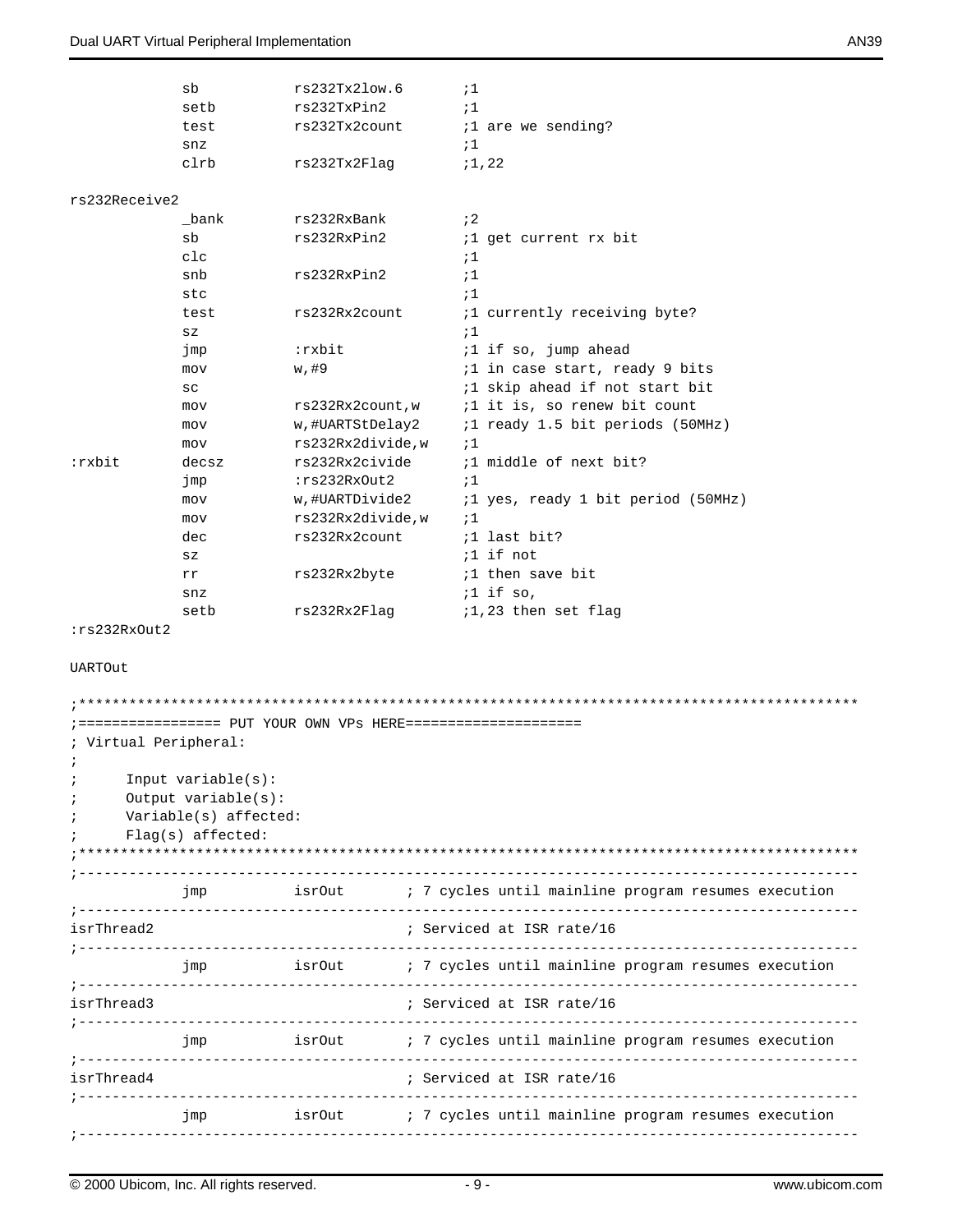| isrThread5                                                        |       |                                           | ; Serviced at ISR rate/16                                                                                                                                                           |
|-------------------------------------------------------------------|-------|-------------------------------------------|-------------------------------------------------------------------------------------------------------------------------------------------------------------------------------------|
|                                                                   | jmp   | isrOut<br>------------                    | ; 7 cycles until mainline program resumes execution                                                                                                                                 |
| isrThread6                                                        |       |                                           | ; Serviced at ISR rate/16                                                                                                                                                           |
| _______________                                                   | jmp   | isrOut                                    | ; 7 cycles until mainline program resumes execution                                                                                                                                 |
| isrThread7<br>---------------                                     |       |                                           | ; Serviced at ISR rate/16                                                                                                                                                           |
| ; ____________________                                            | jmp   | isrOut<br>----------------                | ; 7 cycles until mainline program resumes execution                                                                                                                                 |
| isrThread8<br>_______________________________                     |       |                                           | ; Serviced at ISR rate/16                                                                                                                                                           |
|                                                                   | jmp   | isr0ut<br>-----------------               | ; 7 cycles until mainline program resumes execution                                                                                                                                 |
| isrThread9<br>_______________________________                     |       |                                           | ; Serviced at ISR rate/16                                                                                                                                                           |
| ------------                                                      | jmp   | isrOut                                    | ; 7 cycles until mainline program resumes execution                                                                                                                                 |
| isrThread10                                                       |       |                                           | ; Serviced at ISR rate/16                                                                                                                                                           |
|                                                                   | jmp   | isr0ut                                    | ; 7 cycles until mainline program resumes execution                                                                                                                                 |
| --------------<br>isrThread11<br>________________________________ |       |                                           | ; Serviced at ISR rate/16                                                                                                                                                           |
|                                                                   | jmp   | isrOut<br>---------------                 | ; 7 cycles until mainline program resumes execution                                                                                                                                 |
| ----------<br>isrThread12                                         |       |                                           | ; Serviced at ISR rate/16                                                                                                                                                           |
|                                                                   | jmp   | isrOut                                    | ; 7 cycles until mainline program resumes execution                                                                                                                                 |
| isrThread13                                                       |       |                                           | ; Serviced at ISR rate/16                                                                                                                                                           |
|                                                                   | mov   | _bank Multiplexbank<br>isrMultiplex, #255 | ; This thread must reload the isrMultiplex register<br>; reload isrMultiplex so isrThread1 will be run on the                                                                       |
|                                                                   | Jmp   | <i>isrOut</i>                             | ; next interrupt.<br>: 7 cycles until mainline program resumes execution<br>; This thread must reload the isrMultiplex register<br>; since it is the last one to run in a rotation. |
| isrOut                                                            |       |                                           |                                                                                                                                                                                     |
| ; Set Interrupt Rate                                              |       |                                           |                                                                                                                                                                                     |
| isr_end                                                           |       |                                           |                                                                                                                                                                                     |
|                                                                   | retiw | mov w,#-intperiod                         | irefresh RTCC on return<br>$i$ (RTCC = 217 no of instructions executed in the ISR)<br>ireturn from the interrupt                                                                    |
|                                                                   |       |                                           |                                                                                                                                                                                     |
|                                                                   |       | ; End of the Interrupt Service Routine    |                                                                                                                                                                                     |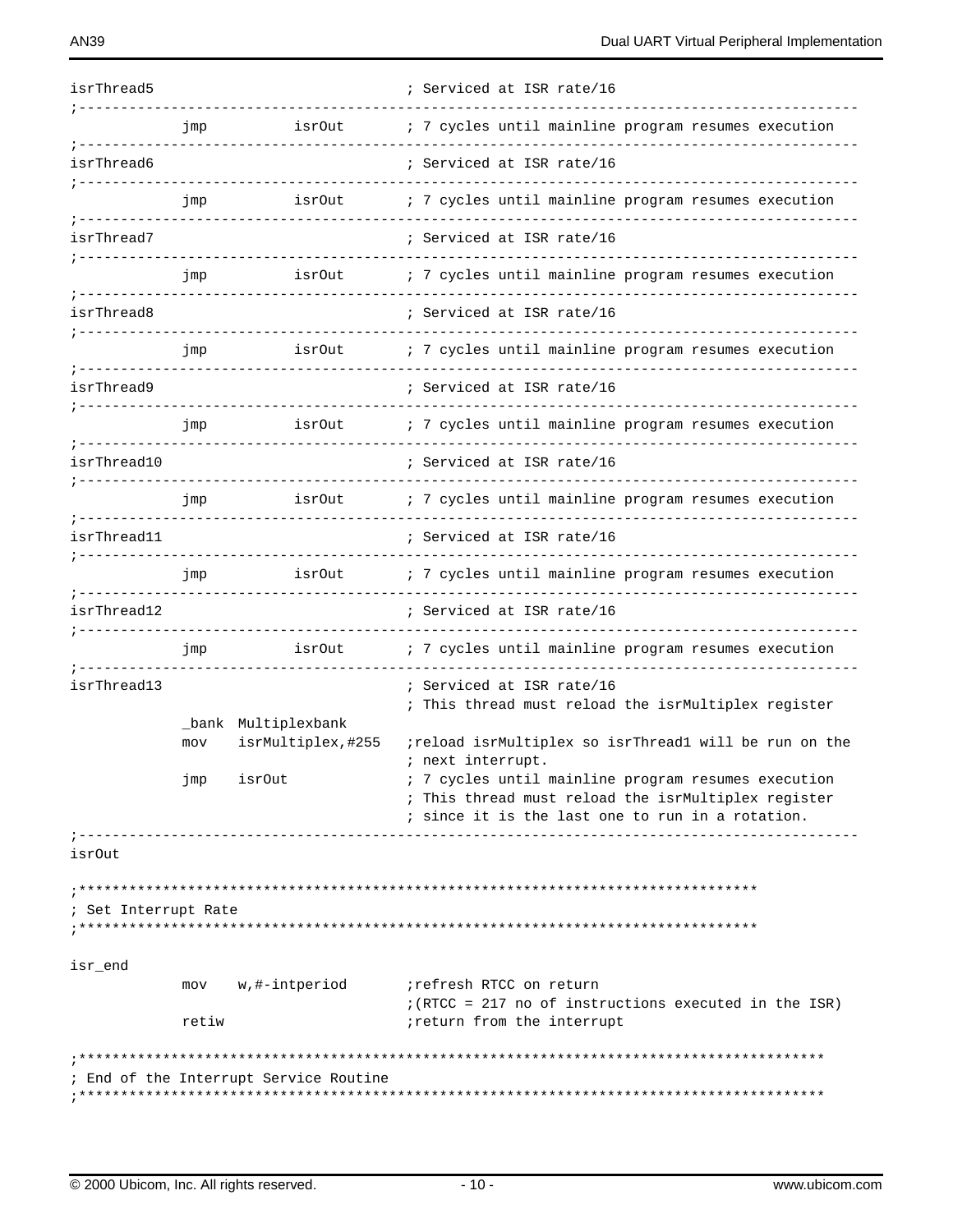### **3.0 Baud Rate Generation and Timing**

As an example of calculating the parameters which control the timing of the Dual UART Virtual Peripheral, consider transmitting data at 57600 baud with four times oversampling (i.e. a sampling frequency of 230.4 kHz).

Transmission time for 1 bit  $= 1/57600$  seconds

The divide ratio UARTdivide for the above example is the sampling rate divided by the baud rate and the number of slots for the Dual UART Virtual Peripheral ISR in the multitasker (i.e. Num).

So the formula for UARTdivide is:

```
UARTdivide = UARTfs/(UARTbaudrate * Num)
= 230400/(57600 * 4) = 1
```
Therefore, setting UARTdivide to 1 results in the desired baud rate. In receive mode, the baud rate is calculated in the same way, except that a constant called UARTstartdelay is used to skip over the start bit. This constant is equal to 1.5 times the baud period. Its purpose is to ensure that the bits are sampled near the middle of each pulse. Separate UARTDivide and UARTStDelay constants are used for each UART (e.g. UARTStDelay1 is used for UART 1, and UARTStDelay2 is used for UART 2).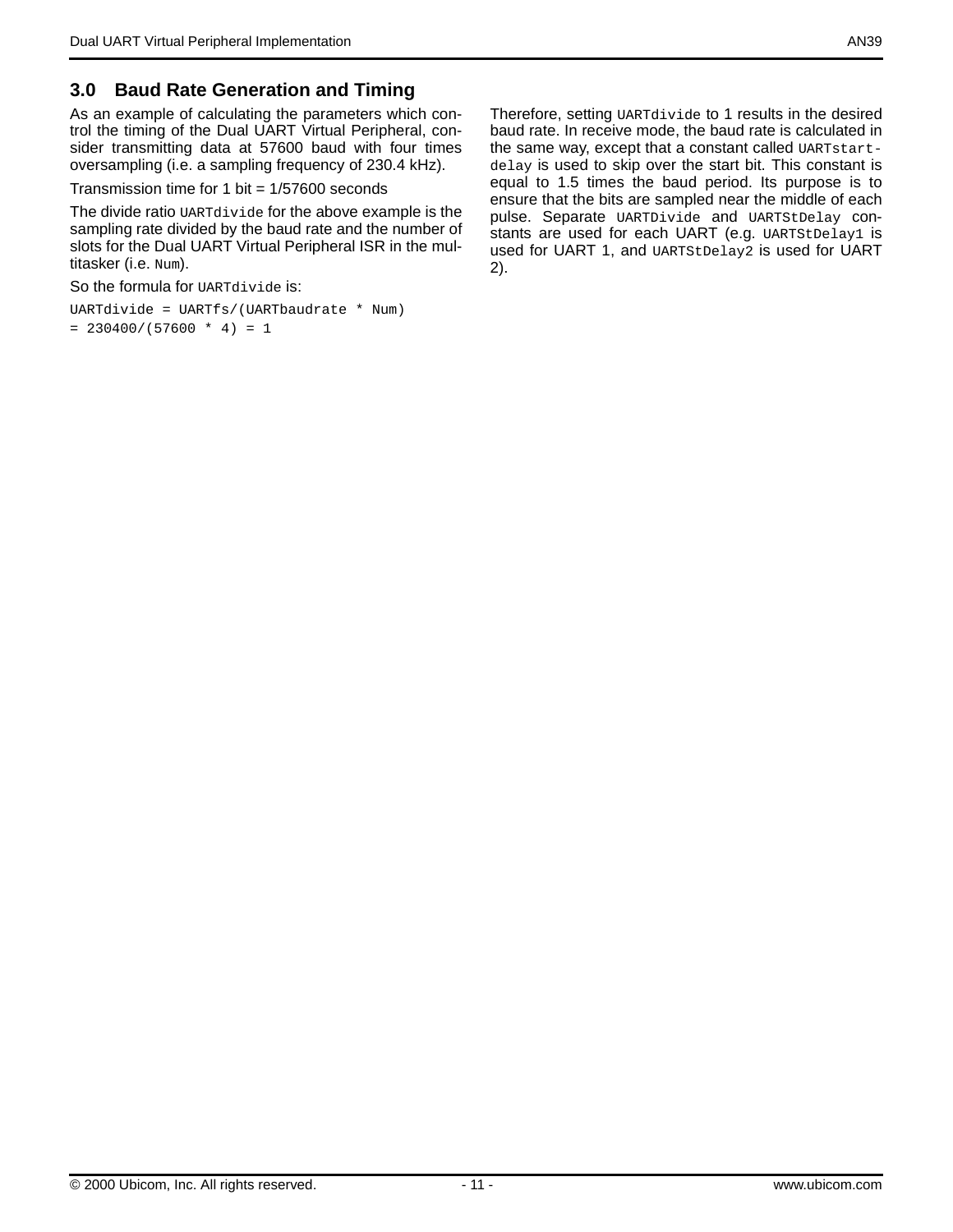#### **3.1 Circuit Design Procedure**

The simplest version of the circuit requires two port pins for transmit and receive. If hardware handshaking is used, additional port lines are required. The hardware interface only requires a driver for converting the voltage level of the signals. The same concept can be used to extend and configure two or more independent UARTs.





### **4.0 Applications**

The program is written for a simple UART without hardware handshaking, but it can be modified to include handshaking.

Because this implementation has two UARTs which can be configured for independent baud rates, it can be used in applications communication with two MCUs or peripherals operating at different baud rates. The Dual UART Virtual Peripheral can be modified by placing the transmit and receive ISRs in different threads, to reduce the service time for each thread.